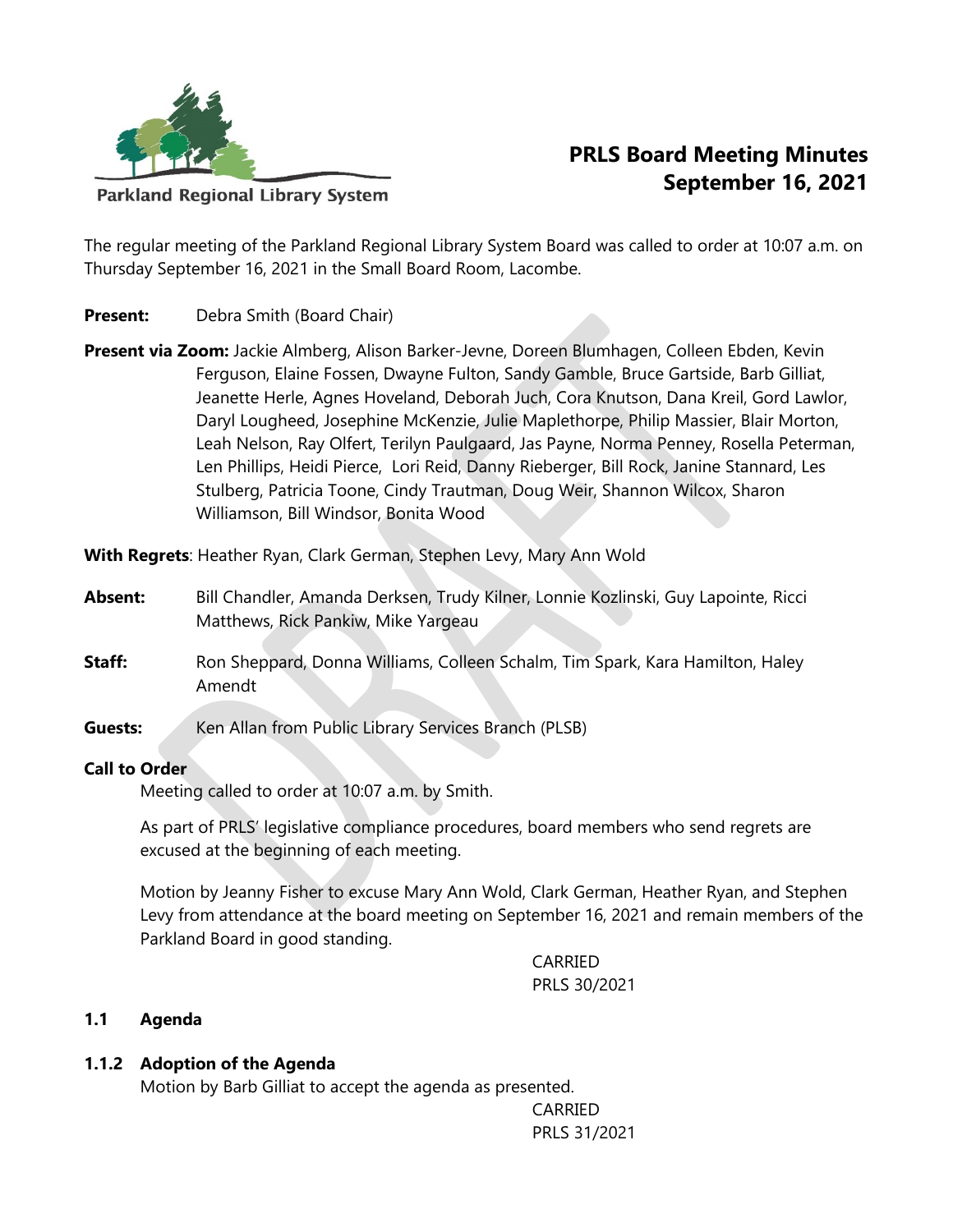# **1.2. Approval of Minutes**

Smith asked if there were any amendments to the May 20, 2021 minutes. There were none.

Motion by Bruce Gartside to approve the minutes of the May 20, 2021 meeting as presented/amended.

> CARRIED PRLS 32/2021

# **1.3. Business arising from the minutes of the May 20, 2021 meeting**

Smith asked if there was any business arising from the minutes. There were none.

#### **2.5. Business Arising from the Consent Agenda**

Smith asked if there was any business arising from the consent agenda. There was none.

Motion by Gord Lawlor to approve the consent agenda as presented.

CARRIED PRLS 33/2021

### **3.1. Public Library Service Branch (PLSB) Update by Ken Allan**

The PLSB is currently undertaking an engagement process on potential changes to Alberta library legislation. They started in 2019 and received feedback on some items to clarify, simplify or streamline in the legislation. There were also other issues highlighted that had no clear path to proceed. The PLSB is reaching out again to clarify issues where needed with sessions and a survey. The sessions are being held between September 9th to September 30th. The survey will close on October 8th. All sessions are held via Zoom. Each of the 4 sessions focuses on one of the four topic areas. Each topic has two sessions; one during the day, and one in the evening.

- 1. Professional librarians how many librarians are required by legislation
- 2. Library board governance
- 3. Library system participation, agreements, and public library network services
- 4. Intermunicipal Library boards and federation boards

All libraries and municipalities have been invited to participate in the sessions and an online survey. People who have not been invited directly are also welcome to participate.

Ken Allan left the meeting at 10:28 a.m.

### **3.2. Approval of PRLS Budget 2022**

Sheppard reviewed the 2022 Budget. It presents a zero percent increase to the municipalities for the requisition.

Points within the budget to note include:

- There will be no increase to the municipal levy for the third year in a row
- Municipalities will be invoiced based on the Treasury Board figures for 2022
- The provincial operating grant for systems is estimated using 2016 population figures and calculated at the current rate of \$4.70 per capita
- The First Nations Grant is assumed to continue using 2016 population figures, the grant is calculated at \$10.25 per capita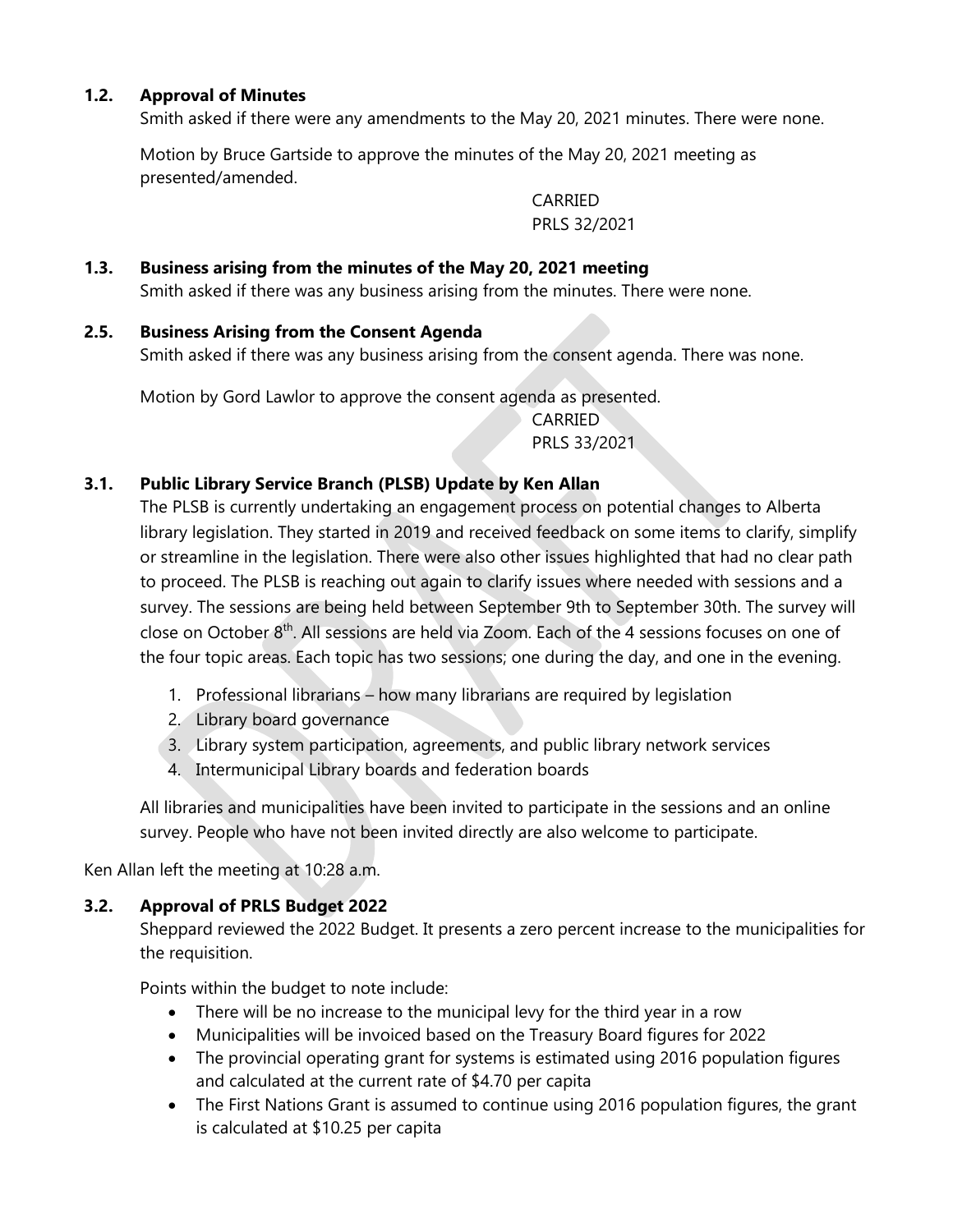- It is assumed the rural library service grant will also be issued at \$5.55 per capita using 2016 population figures
- Provincial Grants make up 44% of PRLS' income
- Cooperative Collection fund is new to purchase materials for libraries to fill ILL needs outside the system. It can be decreased in the future, if necessary, without impacting other services.
- There will be 2 purchases from reserves, \$162,800 for a server upgrade and computers for libraries and a new cargo van valued at approximately \$33,500
- Parkland saved funds from the cancellation of the Alberta Library Conference. Parkland normally sends several board and staff members to Jasper, AB
- The Return on Municipal Levy shows a 93% return in direct benefits to libraries

No questions were raised by the board about the budget.

Motion by Len Phillips to approve the Parkland Regional Library System 2022 Budget as presented.

## CARRIED

PRLS 35/2021

### **3.3.1. Approval of the Movement of Reserve Funds**

Sheppard reviewed. Staff wondered if the finance policy needs to define more clearly who has the right to move reserve funds. In policy 4.4.13 "Finance Fund Accounts", the policy states the: "Movement of funds to or from fund accounts must be accompanied by a motion or according to policy. "The question was whether policy needs to explicitly state that the movement of funds can occur only by a motion of the Executive Committee or Board? Parkland's Advocacy Committee does make motions but their terms of reference prevent them from making financial decisions. However, what if the Board ever sought to create other committees? Staff have not identified any problems with controls over reserve funds to date, but wish to ensure the Board is confident with the transparency of our processes.

At their meeting held on June  $17<sup>th</sup>$ , the Executive Committee supported a policy change clarifying who is authorized to move funds to and from Parkland's reserve accounts. The committee recommend that moving reserve funds be limited to the Board and Executive Committee. The words in bold italics are new.

### Policy statement 4.4.13 states:

Movement of funds to or from fund accounts must be accompanied by a motion from either the Board or Executive Committee, or according to policy.

At their meeting on August  $19<sup>th</sup>$ , the Executive Committee endorsed the change to policy 4.4.13 with the following motion:

Motion by Janine Stannard that the Executive Committee recommend the Board approve the revision to policy 4.4.13 as presented.

CARRIED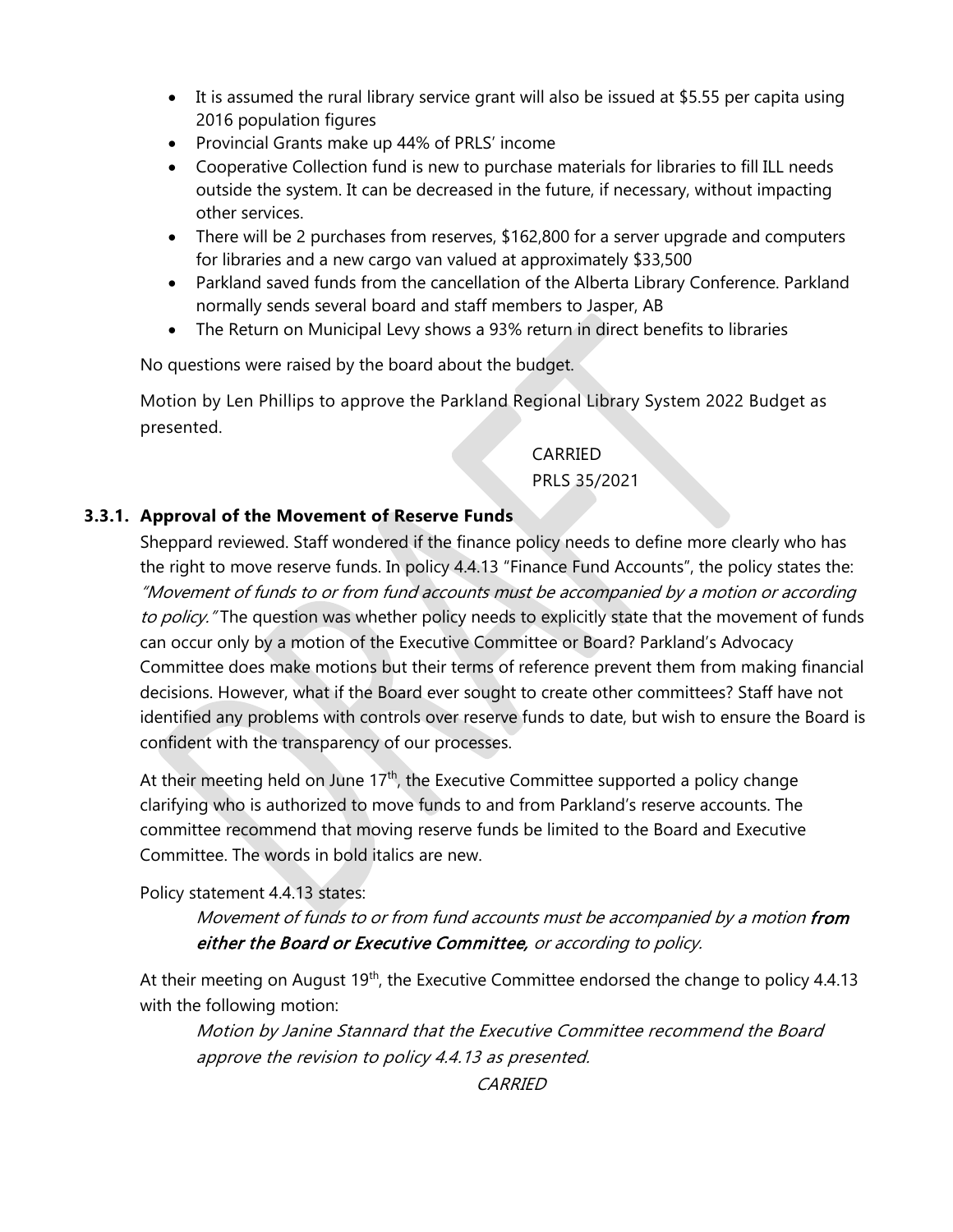Motion by Gord Lawlor to approve the revision of policy 4.4.13 as presented.

CARRIED PRLS 36/2021

#### **3.3.2. Personnel Policy Revision**

Smith reviewed. Policy statement 4.10.2 states:

The Board must be informed of changes to Parkland Regional Library System's organizational chart. The creation of new positions requiring the establishment of new job descriptions or the elimination of positions requiring the deletion of job descriptions must be approved by the Board.

Originally this provision was put in place to ensure the board had control over significant staffing changes at Parkland. However, in an environment of constant change and shrinking budgets, alterations to both Parkland's organizational chart and the creation and deletion of positions is likely to become more frequent as Parkland endeavors to be nimble and responsive to the environment while also facing increasing financial constraints.

The Executive Committee discussed this matter at their August 19<sup>th</sup> meeting and decided to change policy 4.10.2 with the following motion:

Motion by Cindy Trautman that the Executive Committee recommend to the Board that policy 4.10.2. be amended to: The Board must be informed of changes to Parkland Regional Library's organizational chart.

The Executive Committee believes keeping the board informed of changes to its organizational chart is sufficient to keep the board aware of staffing levels which could affect either service, performance, or the budget.

Motion by Jas Payne to amend policy 4.10.2 to read "The Board must be informed of all changes to Parkland Regional Library System's organizational chart."

> CARRIED PRLS 37/2021

### **3.4. Advocacy Committee Report**

Gord Lawlor gave a verbal report on the Advocacy Committee and thanked the board for their service to Parkland over the last several years. The committee has been collaborating with Yellowhead Regional Library this last year, and it has been a fruitful union. Some tools that have come out of their work this year are:

- A welcome package for all councillors elected in October
- Return on Municipal Levy that complements the Municipal Return on Investment
- A guide to appointing a Trustee for the Parkland Board

Janine Stannard gave a verbal report about the last year's advocacy activity. A video was shared about the advocacy committee's activities.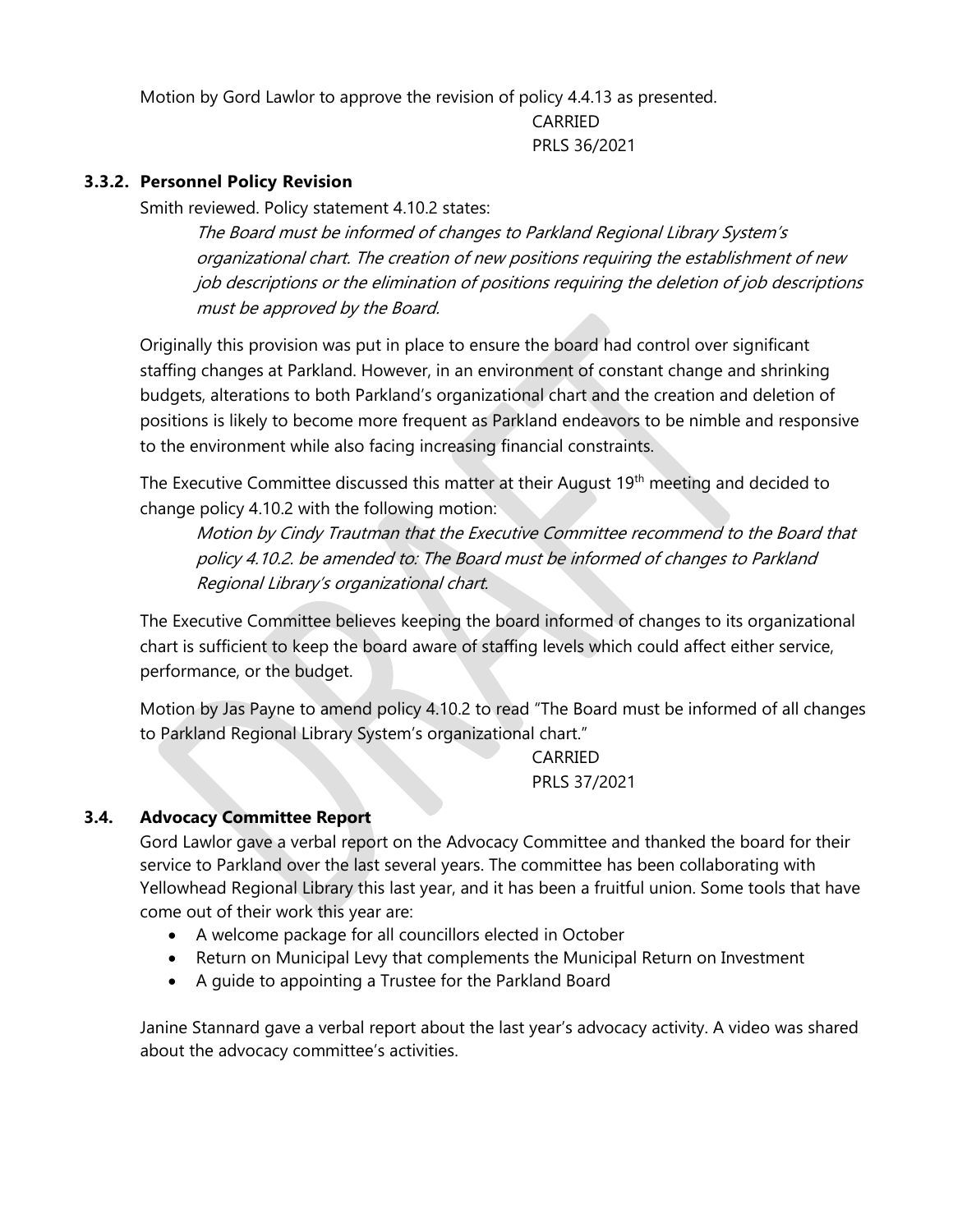Motion by Cindy Trautman to receive for information CARRIED PRLS 38/2021

#### **3.5. National Day for Truth and Reconciliation**

Sheppard shared that the Government of Canada recently passed a bill creating the National Day for Truth and Reconciliation, a new statutory holiday to commemorate the legacy of residential schools in Canada. The bill creates a statutory holiday for employees in the federal government and federally-regulated workplaces. This holiday will be observed on September 30th of each calendar year, beginning this month.

The Government of Alberta has no imminent plans to add this holiday to the Employment Standards Code, and as such, this is currently not considered a general holiday in Alberta. However, employers including library boards may choose to recognize this holiday. This year Parkland will likely remain open. Part of what informed our decision was whether our libraries remained open and so far 16 libraries will be closed on September  $30<sup>th</sup>$ , although 7 of that number would have been closed anyway. This matter will be reviewed next year.

Motion by Barb Gilliat to receive for information.

CARRIED PRLS 39/2021

#### **3.6. OverDrive and eSharing eResources**

Sheppard explained. Since 2019, Parkland has been sharing eBooks and eAudio books from its CloudLibrary Collection with the four library systems that make up The Regional Automation Consortium (TRAC). This ability to "interlibrary loan' eContent has saved countless dollars and proved to be a hugely beneficial service to library patrons.

Following on this success, Parkland has entered another agreement with both TRAC and Edmonton Public Library (EPL) to share the eBooks and eAudio books available on our other major eContent platform OverDrive. Calgary Public Library is also possibly joining.

There will be no cost for this service. OverDrive has long been considered to be the premier eContent provider, so not only will this partnership be of tremendous financial value and improve service, it also demonstrates to funders how public libraries are always seeking to leverage partnerships for the purposes of efficiency and sustainability.

Motion by Janine Stannard to receive for information.

CARRIED PRLS 40/2021

#### **3.7. Parkland Art Appraisal**

Sheppard shared that Parkland has accumulated many pieces of art over the last thirty years as gifts. Prior to the move to the new facility, the Director undertook some cursory research and determined the art work might be quite valuable. At very least, it needs to be appraised for insurance purposes.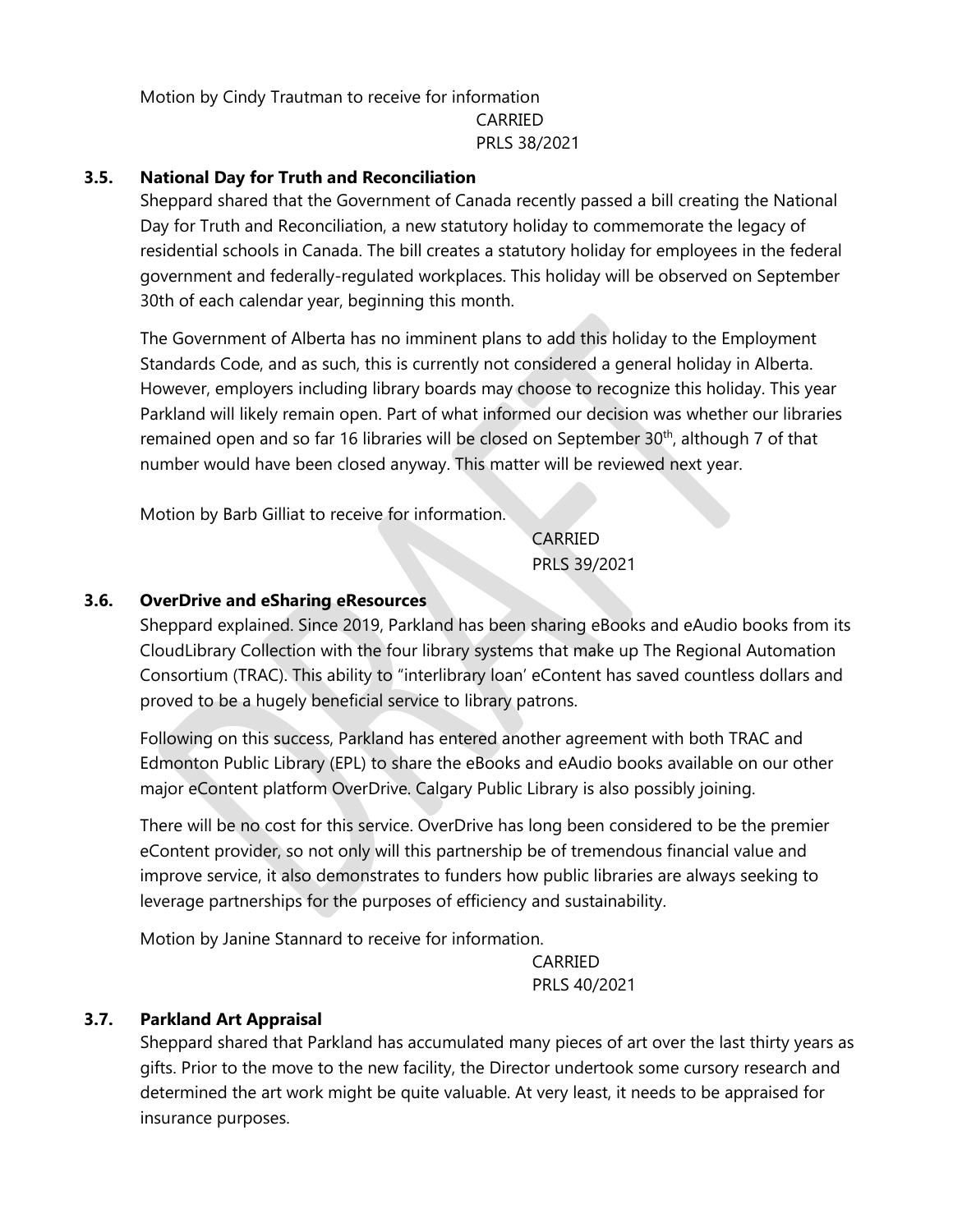Staff sought to find a reputable appraiser and received some recommendations from our legal firm in Red Deer, Chapman Riebeck. Using their recommendations, staff contacted the appraisers and selected the Willock and Sax Gallery located in Banff as the best balance between cost, thoroughness, and timeliness. To save money, staff have sent pictures of Parkland's artwork along with details related to their production to the gallery to avoid the costs associated with an assessor travelling to Parkland. The assessment should be completed by the end of September.

Motion by Gord Lawlor to receive for information.

CARRIED PRLS 41/2021

### **3.8. November Board Meeting**

Smith spoke to the November board meeting. With the recent restrictions it will have to be seen if we are able to have our November meeting in person. The meeting will most likely have to be virtual.

Sheppard asked, if there were no restrictions, would the board prefer an in-person meeting, or a virtual meeting? A poll was created, asking if board members preferred in person or virtual meetings. The general consensus was that the organizational meeting should be in person if at all possible, but that the other meetings could be virtual. The other thought was that the winter meetings should be virtual to cut down on driving time, and the summer meetings could be in person.

It was brought up that the AUMA conference is on November 17-19, which interferes with the date for the November board meeting on the 18<sup>th</sup>. Staff may need to change the date of the November organizational meeting.

Staff will send a survey regarding in-person meetings vs. virtual meetings once the new board is formed in November.

Doreen Blumhagen left the meeting at 11:27 a.m.

- **3.9.1. Director's Report**
- **3.9.2. Library Services Report**
- **3.9.3. IT Report**
- **3.9.4. Marketing Report**

Smith asked if there were any questions regarding the Director's, Library Services, IT, or Marketing reports. There were none.

Motion by Gord Lawlor to receive the Director's, Library Services, IT, and Marketing Reports for information.

> CARRIED PRLS 42/2021